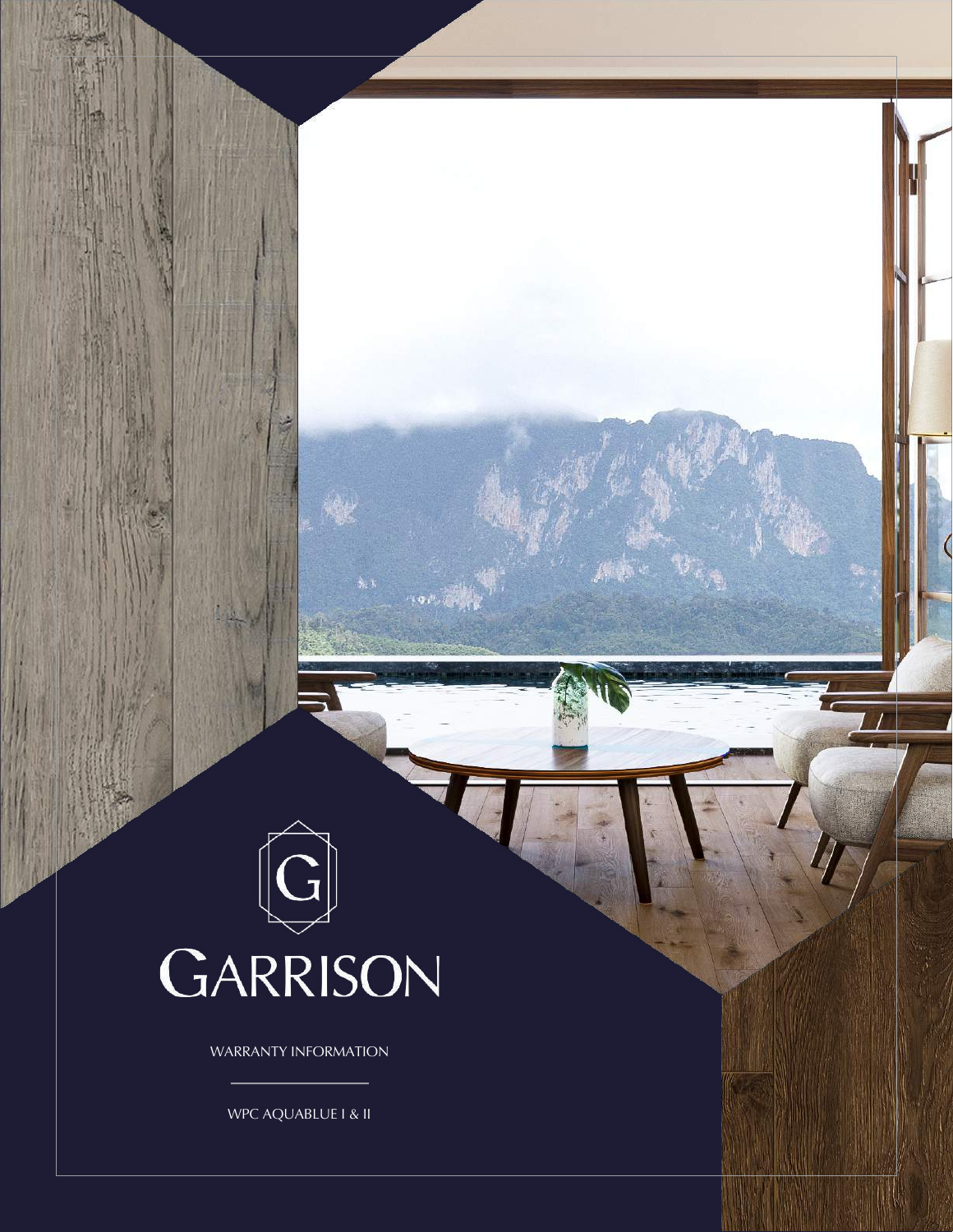## WPC AquaBlue I and II Collection Limited Warranty

## General Terms

A. GARRISON ("Manufacturer") warrants that when used properly and under conditioned space and all operating conditions, in conjunction with abiding by all pre-testing documentation and concurrent testing procedures, will warrant any flooring products from the current online Manufacturer's Resilient floor covering ("Product").

The Product will conform to the concurrent ASTM F1700 Standard Specification for Solid Vinyl Floor Tile, as detailed within the Manufacturer's published Product Installation Instructions. The Product shall be installed by a certified professional, licensed and insured installer. Any Handyman service or DIY installation methods are subject to all the guidelines in order to be honored by the Limited Warranty. This Limited Warranty is not transferable and only applies to the original end user ("Customer") of the Product. This Limited Warranty does not apply to Product that has been sold as "seconds", "mill-run", "closeouts", "as-is", or otherwise denoted as irregular, non-first, or nonstandard quality.

B. The Manufacturer's liability and Customer's exclusive remedy under this Limited Warranty is limited to the partial or full replacement or refund of the defective Product only if defects are visible and obvious. This Limited Warranty does not include other costs associated with installation or removal of the defective Product or installation of the replacement Product including, but not limited to, lost rents, occupancy or removal, and/or overtime pay.

C. Only ONE (1) partial/full replacement floor or refund shall be made. A Customer who received a settlement may not make another claim - no additional replacement floors or refund will be supplied. If the Manufacturer no longer provides the particular Product subject to this Limited Warranty, the Manufacturer reserves the right to

substitute another Product that Manufacturer deems to be similar in cost and quality or superior in its place. The Manufacturer's responsibility to replace defective Product under this Limited Warranty applies only to the affected area of Product so long as a suitable match (as determined and at the sole discretion of Manufacturer) can be supplied. Partial/Full replacements of a greater area than the affected area is at the sole discretion of the Manufacturer. The Manufacturer reserves the right to provide replacement materials directly to the Customer, or through a professional installation company of the Manufacturer's choice, to conduct repairs or replace materials in a manner suitable to the Manufacturer's interests.

D. This Limited Warranty is specific to the Product which shall be installed, used, maintained, and cared for in accordance with the Care and Maintenance Guidelines as well as the Product Installation Instructions and Technical Data Sheet. The Product documentation may be obtained at www.garrisoncollection.com/products or are available upon request by contacting technical support: info@garrisoncollection.com.

2.A. Manufacturing Defect Term: The Product shall be free of manufacturing defects for a period of 3 years from the Customer's purchase date.

2.B. Any/All claims must be reported within thirty (30) days of discovery of the defect. Wear Warranty Term: When installed and maintained as detailed within the instructions, the Product will not wear through to the printed film layer under normal use for the period stated below: **Residential Wear: 30 years from date of purchase; Light Commercial Wear: 5-years from date of purchase**. For an explanation of the residential and commercial designations please review the datasheets.

The Manufacturer will supply new material of the same color, design, and grade, if available; if unavailable or discontinued, the Manufacturer reserves the right to supply similar floor covering. After corrective action is taken on an existing defect, Limited Warranty coverage will remain in effect for the remaining Wear Warranty Term of the original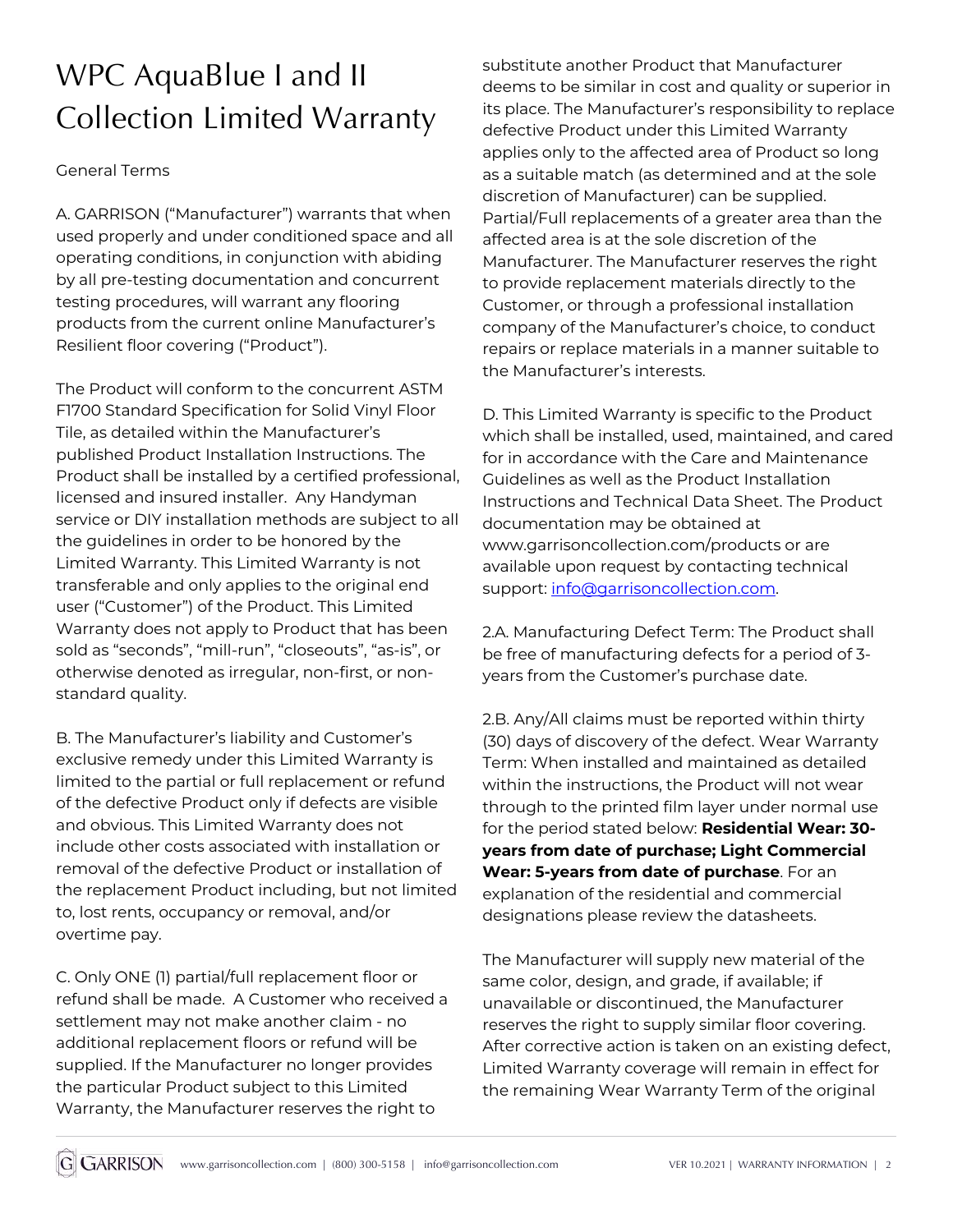Limited Warranty. Alternatively, at the Manufacturer's discretion, a refund of the original cost of the Product shall be used to settle all other valid claims according to the following pro-rated schedule: Residential Wear Coverage: Light Commercial Wear Coverage will comply with the testing results of the uninstalled product lines.

Labor Warranty Term & Provisions: Labor costs shall not be reimbursed for all material installed with visible and obvious defects. Installation is an acceptance of the quality of Product. Product installed with any/all improper or no pre-testing, no 6-mil vapor barrier (or recommended 10 mil moisture barrier) or unapproved adhesive will void any partial or full implied warranty.

The Product will not be materially impaired when exposed to wet or damp cleaning, surface spills, and/or tracked in water for the length of the Wear Warranty. This does not include water related to any insurance claims, natural disasters, or emergencies.

2.C. Pet-proof Warranty: The Product surface coating provides scratch and stain resistance (such as feces, urine, and/or vomit) from domestic household pets, such as cats and dogs, provided that pet claws are routinely cut and filed. This Limited Warranty does not cover deliberate scratching and gouging by pets. This Limited Warranty does not apply to, nor covers, nonconformities that are caused by, resulting from, or arise in connection with any of the following conditions: non-compliance with applicable Product requirements and technical data, meaning any Product that has been subjected to site conditions, substrate conditions, installation methods, maintenance procedures, and/or conditions of use that are not in strict conformity with the associated Installation Instructions, Care and Maintenance Documents, and any other relevant technical documents. Substrate preparation must be performed in accordance with all related CSI, ACI, ASTM, NWFA, and RFCI guidelines. Installation of Product with any thirdparty adhesive not explicitly recommended or SPECIFIED is subject to the Manufacturer claims

review and process for consideration. The use of unapproved adhesives excludes any warranty coverage of adhesive performance issues, including but not limited to bond strength, shrinkage, thermal expansion, peaking, ledging, curling, doming, and/or the ability of the adhesive to control the dimensional stability of the floor covering. This also excludes any material associated with third-party adhesives.

The Manufacturer reserves all rights to analyze and test any uninstalled planks to determine a proper conclusion or denial of any said claim filed, but not limited to, the site, slab evaluation, concrete surface profile (CSP), porosity grade floor flatness of the installed Products with unapproved installation materials, methods, or meter gauge tools/devices, including but not limited to, the recommended underlayment type, repair products, and all accessories.

## WARRANTY EXCLUSIONS

- Cracking, warping, delamination, curling, or other phenomena caused by excessive heat sources, such as prolonged direct sunlight, radiators, self-cleaning ovens, and high-heat equipment.
- Stains from tracked carpet dyes, fertilizers, coal, tar, driveway sealers, oil, permanent markers, or other such contaminate or chemical known or unknown.
- Substrate failure: the Manufacturer reserves all rights to analyze and test any uninstalled planks to determine a proper conclusion or denial of any said claim filed for movement or imperfections, including improper flatness, smoothness, or damage.
- Heavy static loads (>250) and heavy point loads, such as foot traffic with stiletto heels, spikes or skates, cleats, dropped items, improper floor protectors and furniture feet/rest or floor protection and furniture feet/rests that do not make adequate flat contact with the floor covering. Heavy rolling loads (> 1,500 PSI) with metal wheels, hard H-type wheels, or any other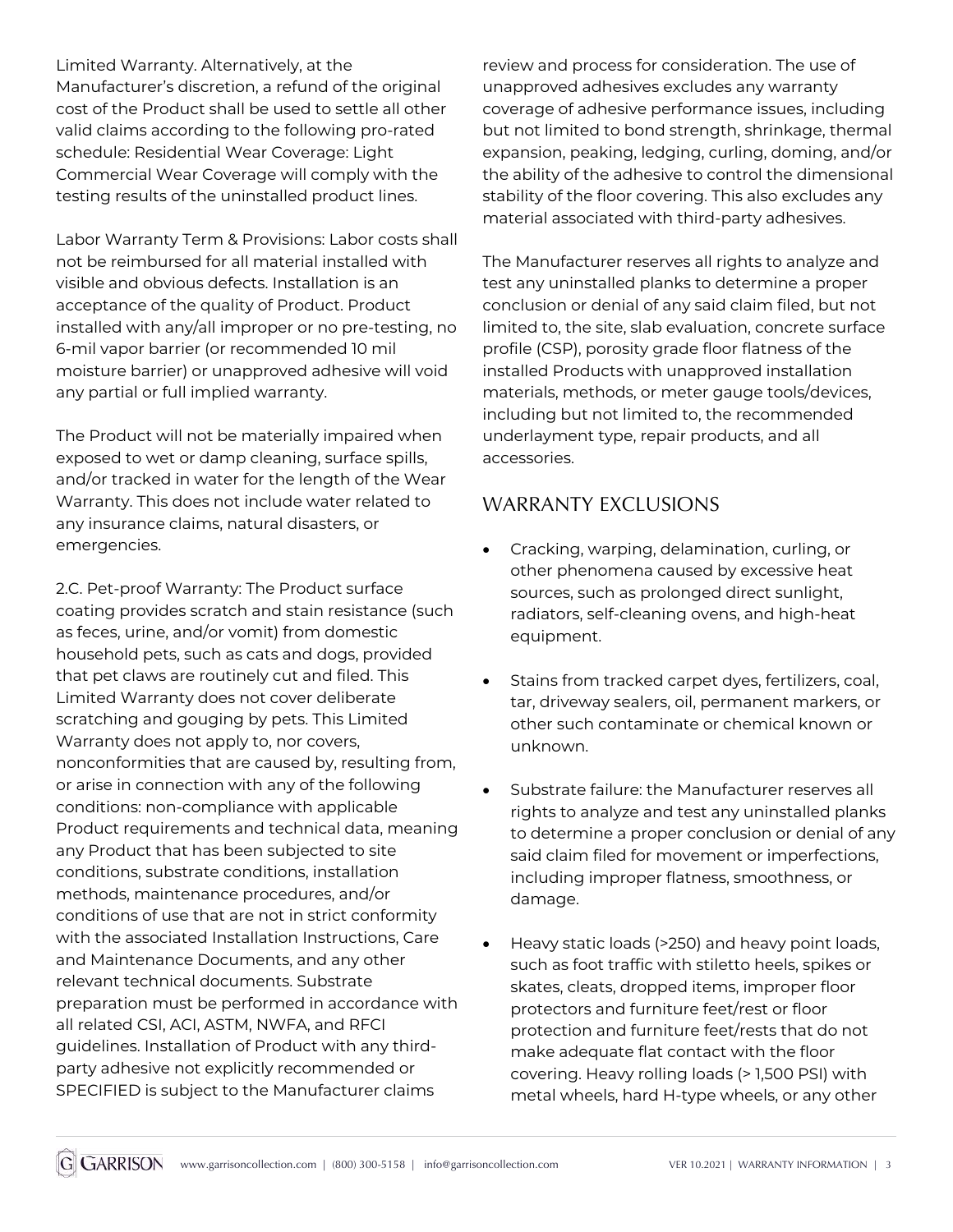wheel types that do not make adequate, flat contact with the floor covering.

- Damage caused by mechanical issues, intentional abuse, misuse, negligence, structural damage, seismic activity, flooding, fires, and other emergencies, natural disasters, or any circumstances beyond the reasonable control of the Manufacturer.
- Damage caused by dirt, grit, and abrasive debris from not using appropriate walk-off mats at all outdoor entrances. Any/All resulting health issues or property damage resulting from organic growth resulting from any type of water trapped beneath the floor covering and the latent organic material found within it, which may sponsor organic growth, such as mold, mildew, and fungi. Normal shade, color, gloss/sheen, or embossing texture variation, including variations between installed flooring and physical flooring samples or printed marketing materials.
- Excessive wear caused by improper maintenance, dirt, grit, and/or abrasive debris. Excessive moisture and alkalinity from the subfloor or substrate. Excessive topical water caused by broken or leaking plumbing, structural leaks, sink overflow, flooding, sewer, and or weather conditions, and other water emergencies. This includes all installations that were removed or replaced prior to inspection by a representative.
- Slip and Fall: there are several significant factors that directly affect slip resistance properties, such as the type, texture, and surface structure of floor covering, surface contaminates, type of shoe soles and the walker's weight, age, gait, fitness level, awareness, and vision. There are no published requirements or acceptable limits for Static Coefficient of Friction (SCOF) or Dynamic Coefficient of Friction (DCOF) values within the resilient flooring industry, though there may be for other flooring types. While independent test results are available, that does not purport to address any safety concerns of slip resistance,

the accuracy of all test methods, safety thresholds, or the measuring apparatus' (tribometers). This includes factors outside of the reasonable control of the Manufacturer, such as Product maintenance. No warranty for any slip resistance properties can be provided. Walking on any vinyl floor covering in socks or similar is not recommended, especially on stairs.

- Exposure to the sun and its UV rays accelerates the oxidation. This can cause the product to stain and/or to fade and/or to change color. We recommend that you rearrange rugs and furniture periodically so the floor ages evenly. Products are more susceptible to color change during the aging process. These warranties do not cover damage from the sun and its UV rays.
- Maintain the proper relative humidity in your home between 35% - 55% at all times during the year. Use of a humidification system may be required to maintain proper humidity levels to avoid excessive drying of the flooring. Seasonal gapping should be expected. Surface checking minor separation can be expected if the humidity level is not properly maintained between 35 - 55% relative humidity or if the floor's surface temperature exceeds 82°F.
- Claims Process must include a completed claim form, along with any associated photos, invoices, pre-installation testing reports, and all independent inspection reports conducted after problems or defects are observed or suspected.
- All claims must be reported within thirty (30) days of discovery of the problem or defect. If the Manufacturer determines that the Product is covered by this Limited Warranty, then Manufacturer shall, at its sole option, replace the non-conforming Product or refund the appropriate percentage of the purchase price paid for each defective Product for the affected area, per the associated pro-rated schedule. No warranty claims will be processed if received more than thirty (30) days after the applicable warranty period has ended. The manufacturer or its designated representative shall have the right